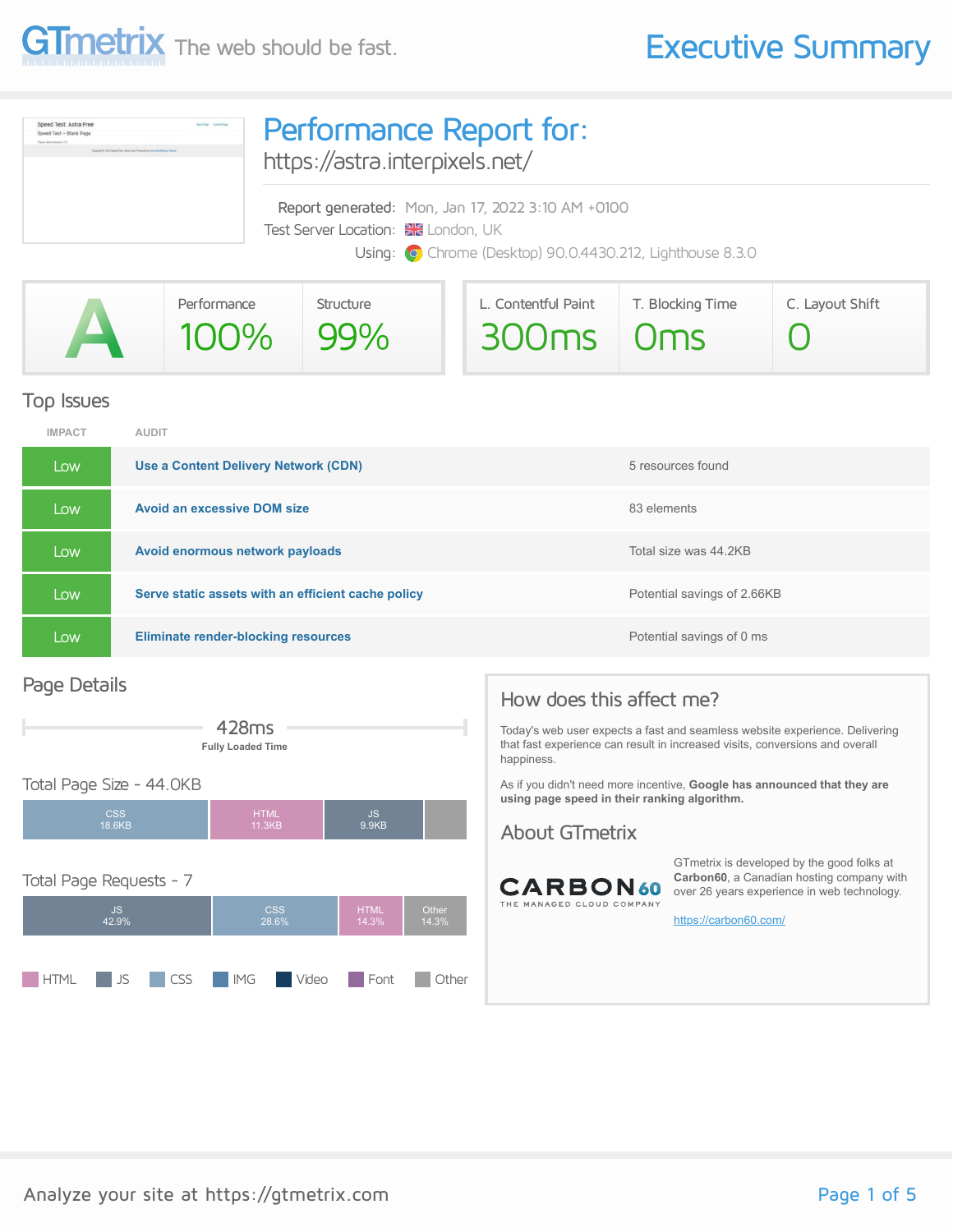

#### Page scores



#### Page metrics



#### Page sizes and request counts

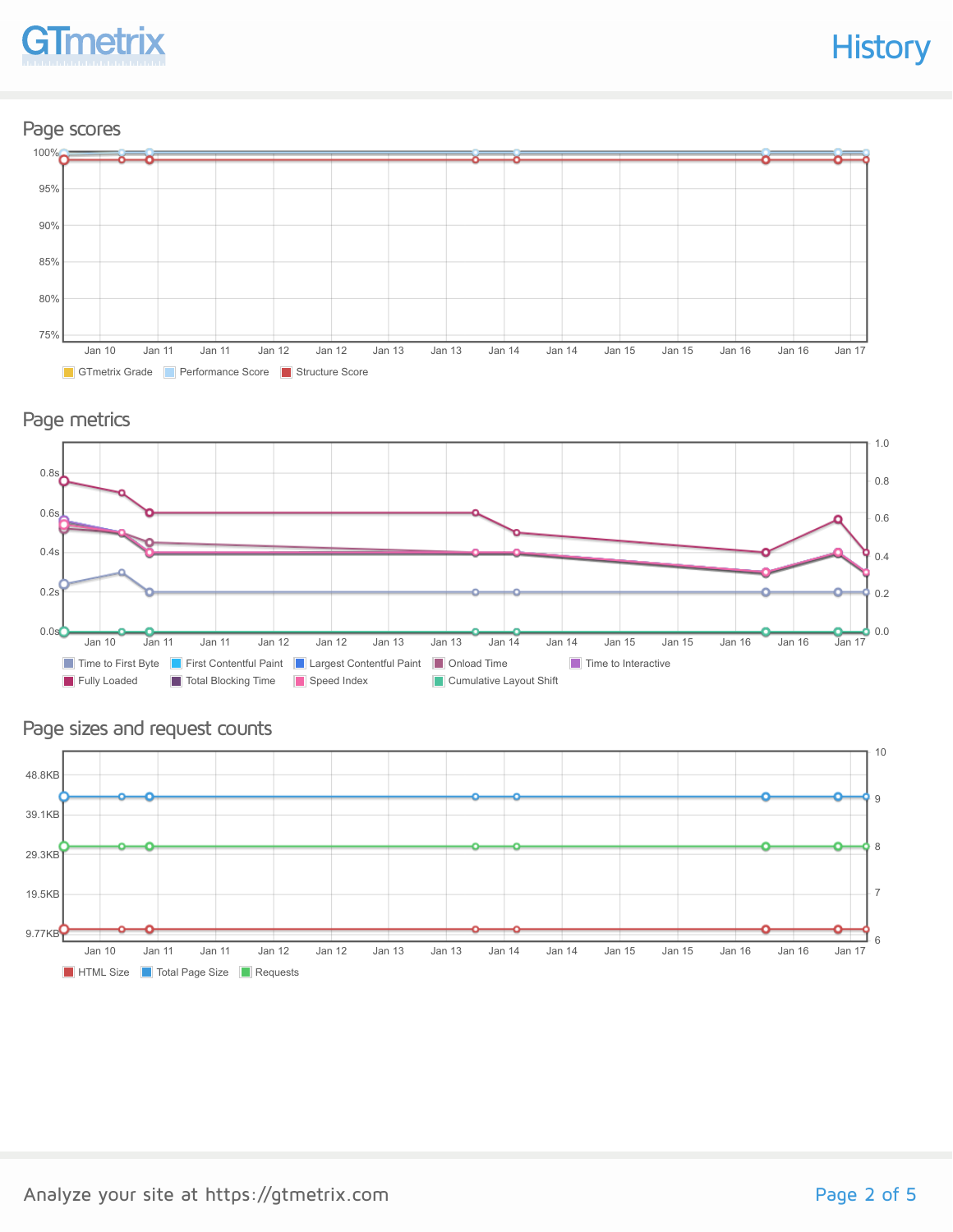# GTmetrix

The waterfall chart displays the loading behaviour of your site in your selected browser. It can be used to discover simple issues such as 404's or more complex issues such as external resources blocking page rendering.

#### **Speed Test: Astra Free – Just another WordPress site**

|                                                                                | 200 | astra.interpixels.net | 11.0KB | 159 <sub>ms</sub> |                  |
|--------------------------------------------------------------------------------|-----|-----------------------|--------|-------------------|------------------|
| main.min.css?ver=3.7.6                                                         | 200 | astra.interpixels.net | 8.17KB | 23ms              |                  |
| style.min.css?ver=5.8.3                                                        | 200 | astra.interpixels.net | 10.4KB | 28 <sub>ms</sub>  |                  |
| frontend.min.js?ver=3.7.6                                                      | 200 | astra.interpixels.net | 3.97KB | 27ms              |                  |
| wp-embed.min.js?ver=5.8.3                                                      | 200 | astra.interpixels.net | 934B   | 27ms              |                  |
| wp-emoji-release.min.js?ver=5.8.3                                              | 200 | astra.interpixels.net | 4.98KB | 18 <sub>ms</sub>  |                  |
| favicon.ico                                                                    | 302 | astra.interpixels.net |        |                   | 109ms            |
| w-logo-blue-white-bg.png                                                       | 200 | astra.interpixels.net | 4.02KB |                   | 13 <sub>ms</sub> |
| 8 Requests<br>Fully Loaded 428ms (Onload 301ms)<br>43.5KB (218KB Uncompressed) |     |                       |        |                   |                  |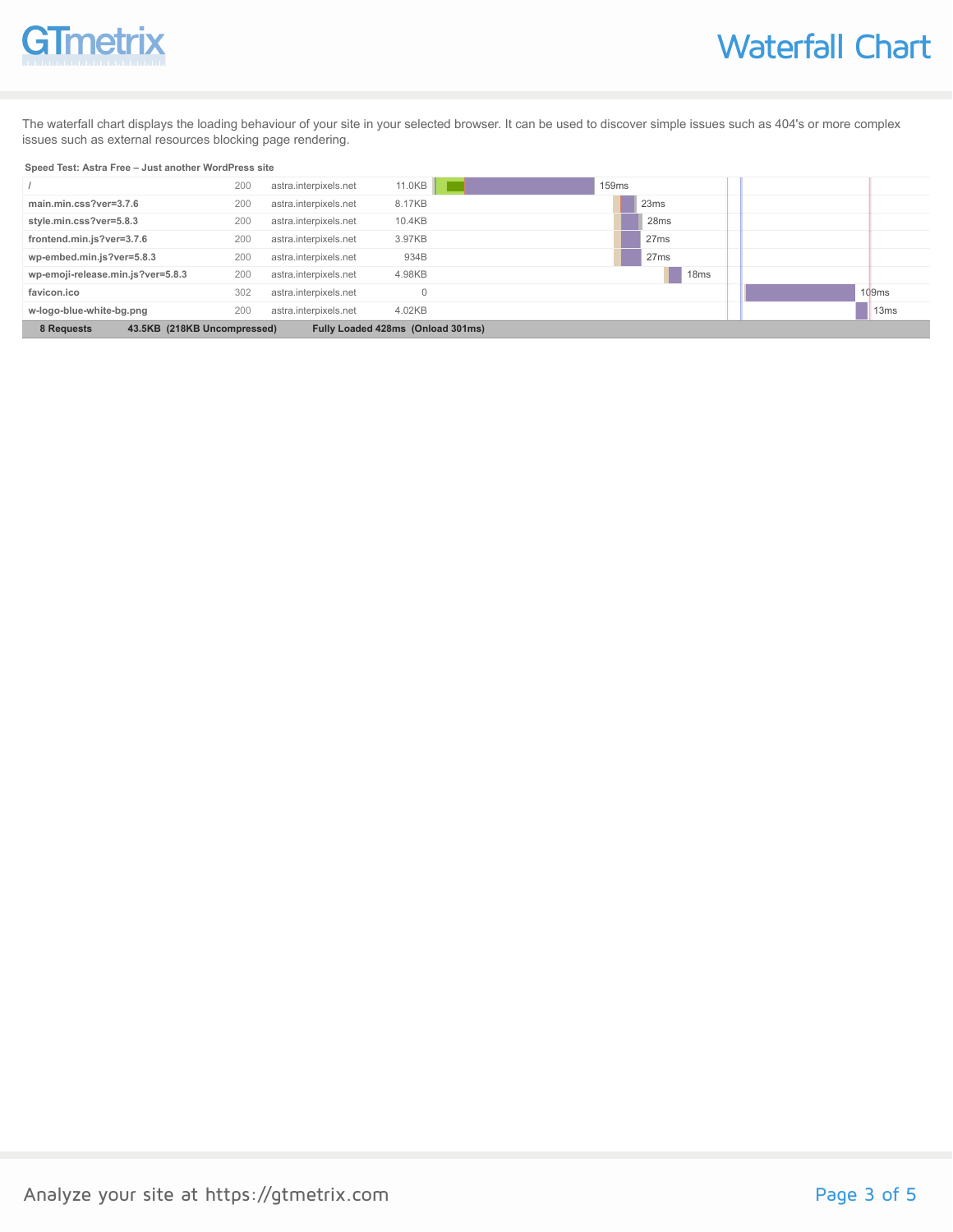

### **Performance**



#### Browser Timings

| Redirect           | Oms   | Connect  | 32ms | Backend            | 126ms |
|--------------------|-------|----------|------|--------------------|-------|
| TFB                | 158ms | DOM Int. |      | 285ms DOM Loaded   | 288ms |
| <b>First Paint</b> | 301ms | Onload   |      | 301ms Fully Loaded | 428ms |